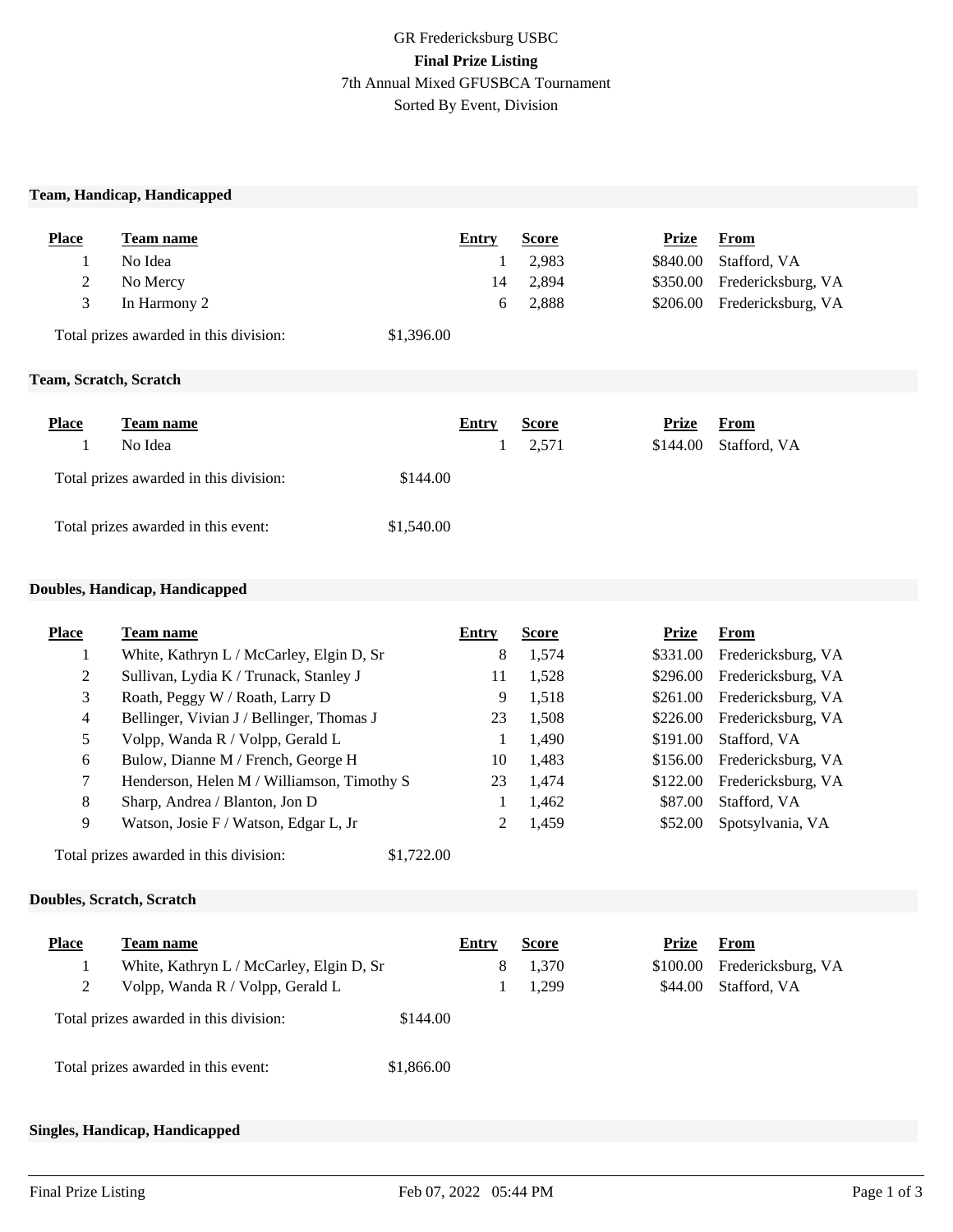## GR Fredericksburg USBC **Final Prize Listing**

7th Annual Mixed GFUSBCA Tournament

Sorted By Event, Division

| <b>Place</b>   | Team name             | <b>Entry</b> | <b>Score</b> | <b>Prize</b> | <b>From</b>        |
|----------------|-----------------------|--------------|--------------|--------------|--------------------|
| 1              | Fillis, John R        | 4            | 843          | \$143.00     | Fredericksburg, VA |
| 2              | Nole, Cedric D        | 13           | 842          | \$135.00     | Fredericksburg, VA |
| 3              | Ware, Earl B          | 12           | 804          | \$127.00     | Fredericksbrg, VA  |
| $\overline{4}$ | Foster, Petra         | 16           | 792          | \$118.00     | Stafford, VA       |
| 5              | Bruno, Kimberly C     | 21           | 782          | \$110.00     | Rhoadesville, VA   |
| 6              | Blanton, Jon D        | $\mathbf{1}$ | 781          | \$97.00      | Stafford, VA       |
| 6              | Payne, Pamela M       | 21           | 781          | \$97.00      | Rhoadesville, VA   |
| 8              | Foster, Ronald        | 16           | 780          | \$85.00      | Stafford, VA       |
| 9              | Kulp, Beth G          | 20           | 776          | \$76.00      | Locust Grove, VA   |
| 10             | Wolfe, James (Jim) M  | 17           | 775          | \$68.00      | Stafford, VA       |
| 11             | Volpp, Wanda R        | 1            | 772          | \$60.00      | Stafford, VA       |
| 12             | Pritchard, Kenneth E  | 24           | 767          | \$51.00      | Spotsylvania, VA   |
| 13             | Dodson, Kenneth L     | 6            | 763          | \$38.50      | Fredericksburg, VA |
| 13             | Williamson, Timothy S | 23           | 763          | \$38.50      | Fredericksburg, VA |
| 15             | Green, Leon           | 21           | 761          | \$26.00      | Rhoadesville, VA   |
|                |                       |              |              |              |                    |

Total prizes awarded in this division: \$1,270.00

#### **Singles, Scratch, Scratch**

| <b>Place</b> | Team name                              | Entry      | <b>Score</b> | <b>Prize</b> | <b>From</b>        |
|--------------|----------------------------------------|------------|--------------|--------------|--------------------|
|              | Fillis, John R                         | 4          | 779          | \$125.00     | Fredericksburg, VA |
|              | Brenemen, Michael T                    | 19         | 698          | \$75.00      | Woodbridge, VA     |
|              | Gonzales-Webb, Ashlee C                | 19         | 695          | \$25.00      | Woodbridge, VA     |
|              | Total prizes awarded in this division: | \$225.00   |              |              |                    |
|              | Total prizes awarded in this event:    | \$1,495.00 |              |              |                    |

#### **All Events Hdcp, Handicap, Handicapped**

| <b>Place</b> | Team name      | Entry   | <b>Score</b> | <b>Prize</b> | <b>From</b>        |
|--------------|----------------|---------|--------------|--------------|--------------------|
|              | Fillis, John R | 4       | 2,369        | \$83.00      | Fredericksburg, VA |
| 2            | Blanton, Jon D |         | 2,337        | \$61.00      | Stafford, VA       |
| 2            | Nole, Cedric D | 13      | 2,337        | \$61.00      | Fredericksburg, VA |
| 4            | Ware, Earl B   | 12      | 2,329        | \$39.00      | Fredericksbrg, VA  |
| 5            | Foster, Petra  | 16      | 2,266        | \$25.00      | Stafford, VA       |
| 6            | Foster, Ronald | 16      | 2,243        | \$10.00      | Stafford, VA       |
| <del>.</del> |                | 0.25000 |              |              |                    |

Total prizes awarded in this division: \$279.00

## **All Events Hdcp, Women, Handicapped**

| <b>Place</b> | Team name           | Entry | <b>Score</b> | Prize   | <b>From</b>                |
|--------------|---------------------|-------|--------------|---------|----------------------------|
|              | Foster, Petra       | 16    | 2,266        | \$80.00 | Stafford, VA               |
|              | Sullivan, Lydia K   | 11    | 2.201        |         | \$59.00 Fredericksburg, VA |
|              | Dupree, Sharon A    |       | 5 2,187      |         | \$25.00 Fredericksburg, VA |
|              | Bellinger, Vivian J | 23    | 2,187        |         | \$25.00 Fredericksburg, VA |